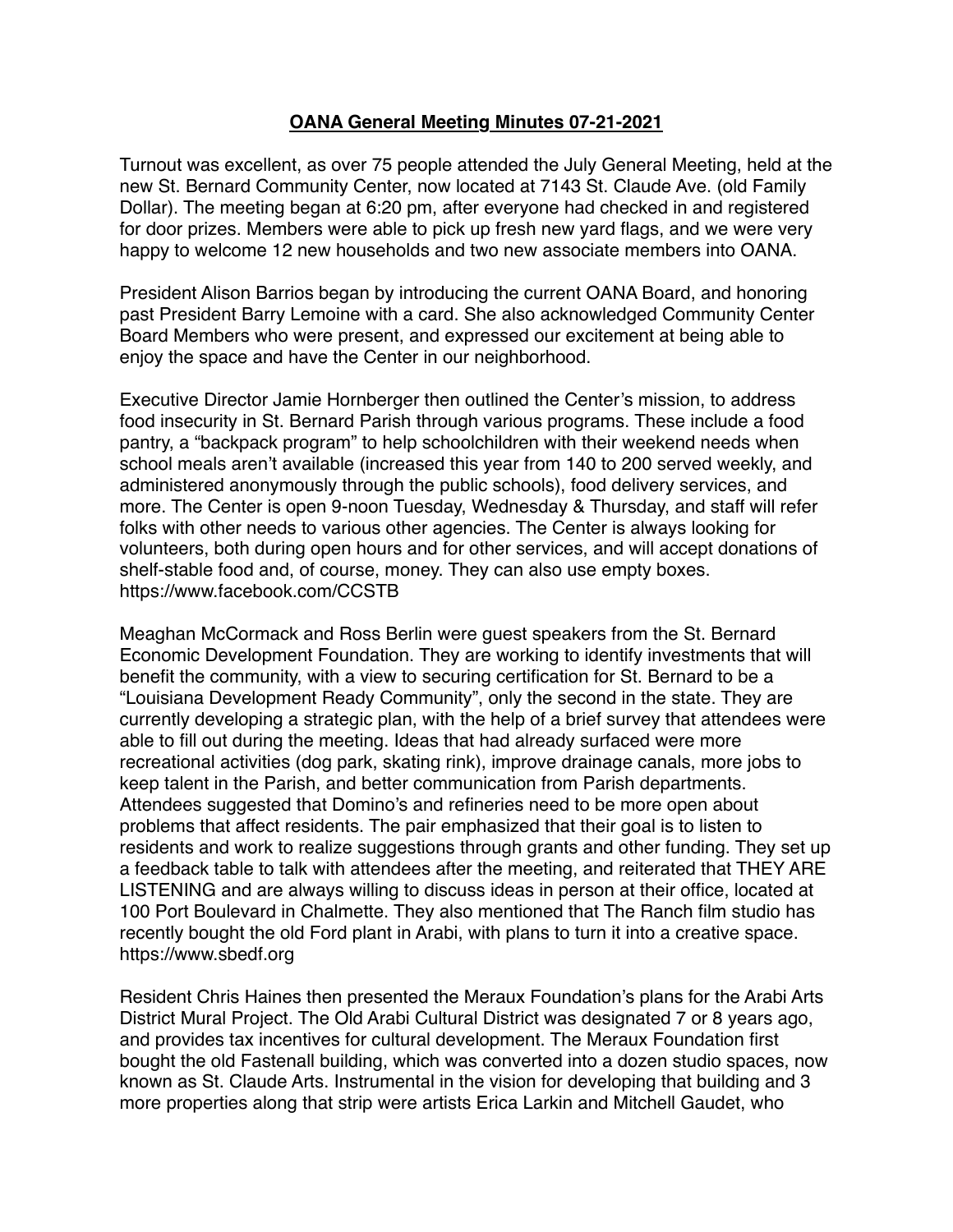occupied a former theater as Studio Inferno, his glass forging business. A group called Art Conscious will be taking over that space, while Zeitgeist Theater and Lounge occupies a third building. Meanwhile, Meraux has acquired two more buildings: this space, now the Community Center, and the former Tales of the Cocktail building across St. Claude, with plans for its use still in progress. Haines said eight murals have been commissioned so far, through the NOLA Mural Project, and talked about the process for choosing various artists from sample works. Photos were on display of their submissions, of three of the projects underway or finished (on this building & St. Claude Arts), and of a tentative plan to turn the empty lot between Art Conscious and Zeitgeist into a public park, with the possibility of market spaces, outdoor movies, etc. He also announced that the St. Claude Streetscape (neutral ground beautification) work will resume on September 22, with a pledge to carry it to completion. <https://merauxfoundation.org/studioarabi/>

Announcements of interest to the membership followed.

There will be no Sugar Fest this year, but instead we will host a 4-event Sippin' in the Sunset concert series:

- September 16th, Christian Serpas Duo
- October 7th, Cameron Dupuy and the Cajun Troubadours
- October 28th, Kenny Kerth Jass
- November 11th, Cypress Pop Trio

Sponsorships are available, and volunteers will be welcomed, especially to help with vendor communications.

A member survey will soon go out via email, asking for input and ideas for OANA moving forward.

Events to watch for are:

- Night Out Against Crime, our traditional October Social (date TBA by the Sheriff's Dept.)
- Trick or Treat map with participating households
- December Social / Holiday Party

We're also considering a Spring Family Fest of some sort as a new Social next year.

This year's Startup St. Bernard winner will be announced on August 5th, 2-5 p.m., at Docville Farm. The public is invited. <https://www.startupstbernard.com>

Beautification Chair Troy Barrios said that a new Little Free Library, to replace the one at the Barn that deteriorated, is almost ready to be installed by the Old Jail. It was built by member Fritz Schroth, and should be up in a week or two. A dedication ceremony will be scheduled soon. There are thousands of these projects in the US; learn about this great book-sharing movement at their website. <https://littlefreelibrary.org>

Door prizes — a gift certificate to The Kitchen Table Cafe and a bottle of wine — were